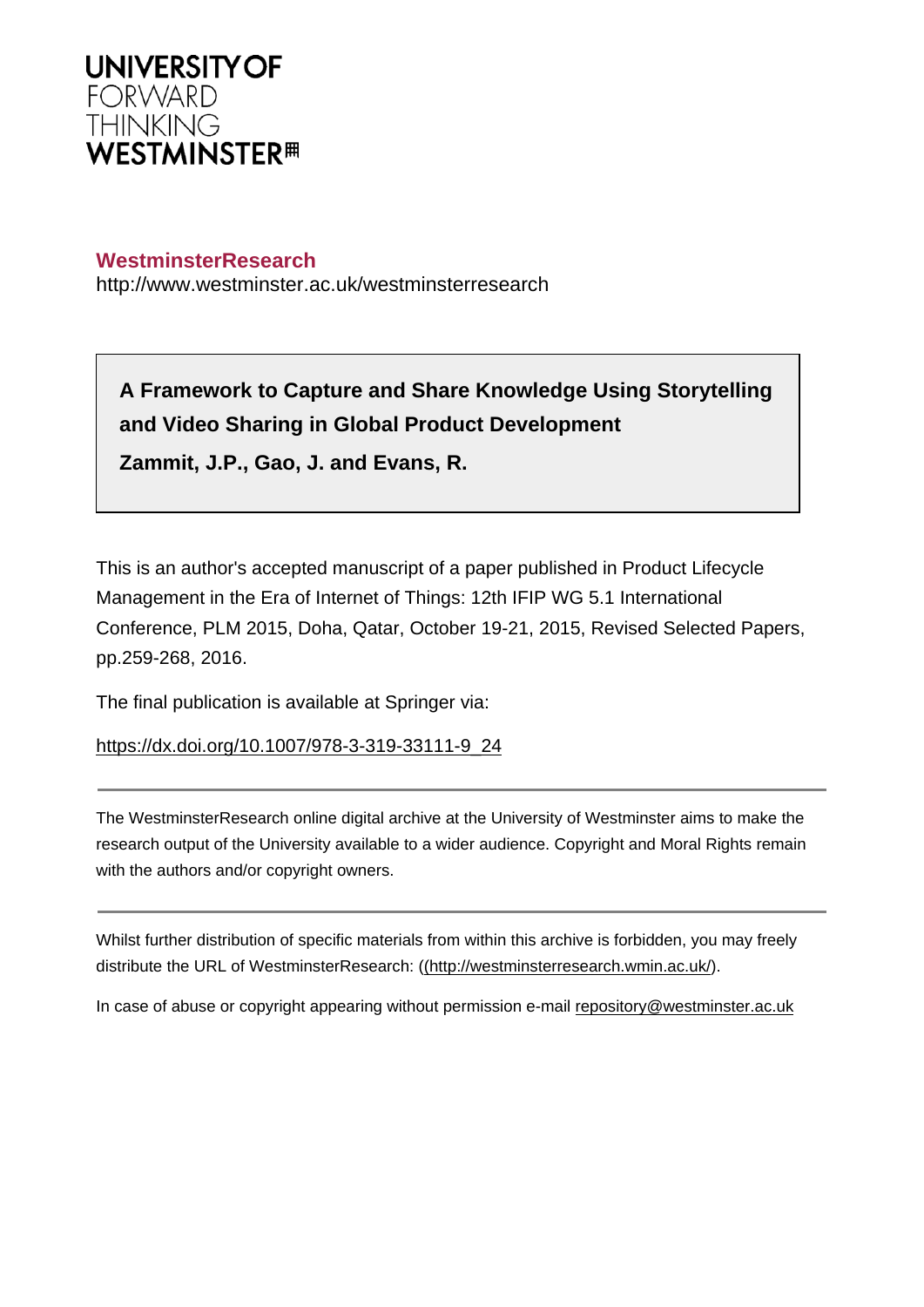# **A knowledge framework to capture and share knowledge using storytelling and video sharing for global product development**

Joseph P. Zammit<sup>1</sup>, James Gao<sup>1</sup>, Richard Evans<sup>2</sup>

<sup>1</sup>Faculty of Engineering and Science, University of Greenwich, Chatham Maritime, Kent, UK

> [J.P.Zammit@greenwich.ac.uk](mailto:J.P.Zammit@greenwich.ac.uk) [J.Gao@greenwich.ac.uk](mailto:J.Gao@greenwich.ac.uk)

<sup>2</sup>Westminster Business School, University of Westminster, London, UK [R.Evans@westminster.ac.uk](mailto:R.Evans@westminster.ac.uk)

**Abstract.** In a global engineering enterprise, information and knowledge sharing are critical factors that can determine a project's success. This statement can be found in the vast literature available on the subject. However, according to the literature, tacit knowledge is derived from a person's lifetime of experience, practice, perception and learning, which makes it hard to capture and document in order to be shared. This project investigates if social media tools can be used to improve and enable tacit knowledge sharing within a global engineering enterprise. This paper first gives a brief background of the subject area, followed by an explanation of the industrial investigation, from which the proposed knowledge framework to improve tacit knowledge sharing is presented. This project's mainly focus is to improve collaboration and knowledge sharing amongst product development engineers in order to improve the whole product development cycle.

**Keywords:** Knowledge Management, Tacit Knowledge, Product Development, Product Validation and Testing, Social Media Tools.

### **1 Introduction**

Knowledge is the key to innovation and staying competitive in today's engineering world. It is also a crucial asset for organizations that enable them to gain a sustainable competitive edge over their competitors [\[1\]](#page-8-0). Improving and creating new ways, in how enterprise knowledge is captured and shared amongst engineering teams will determine if they are capitalizing on this valuable, readily available company resource within the organization. Organizational competitiveness is rooted in the mobility of knowledge that is realized through knowledge sharing and knowledge transfer. It has been shown through the literature that knowledge sharing provides individuals, work teams and organizations with the opportunity to improve their work performance as well as create new and innovative ideas [\[2\]](#page-8-1). This clearly indicates that sharing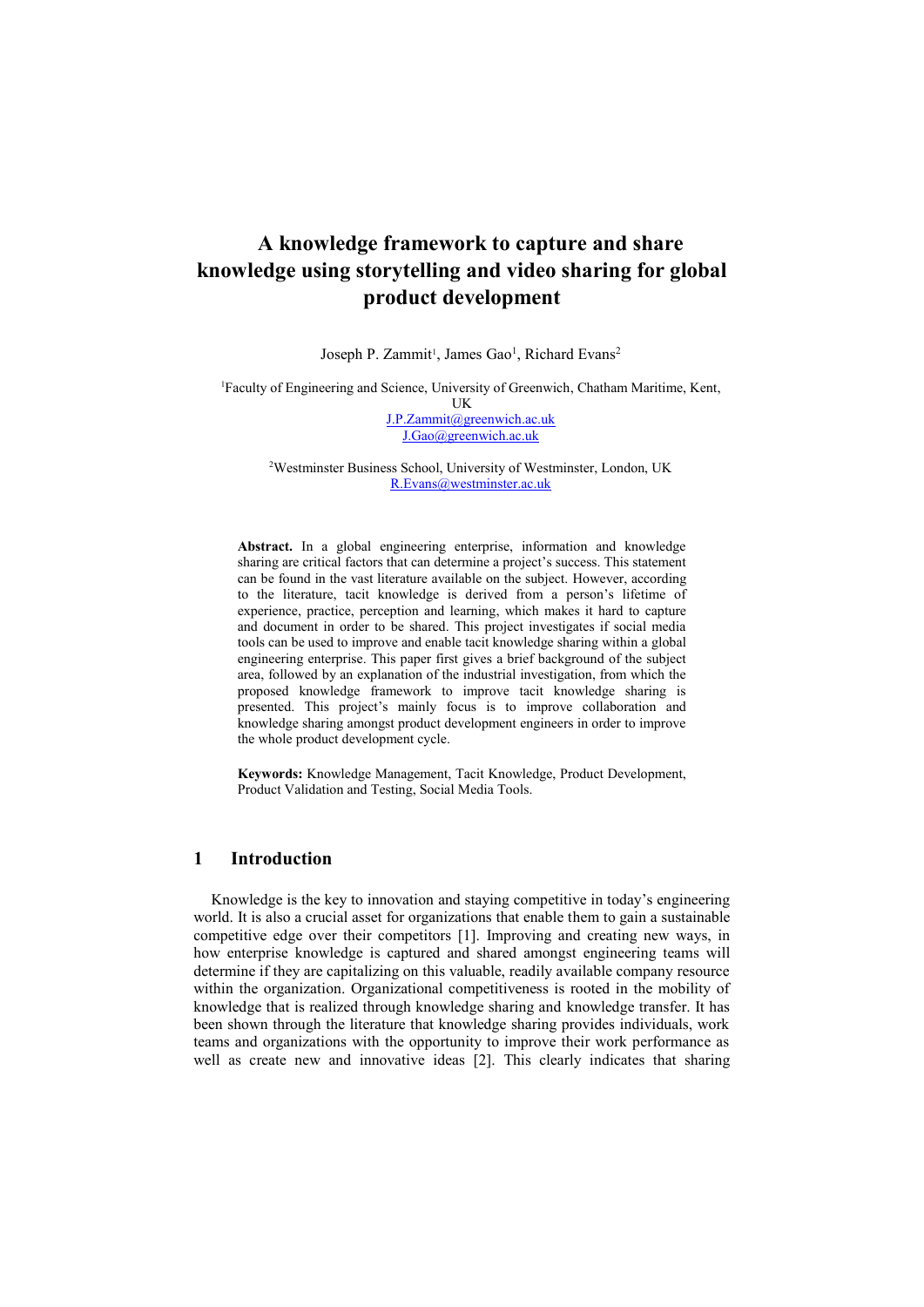knowledge is a social, interactive, and complex process that includes tacit and explicit knowledge [\[3\]](#page-8-2). The challenges for knowledge management initiatives are finding solutions to people-centric problems, such as motivations and personality factors and creating organizational antecedents to ensure a smooth knowledge flow [\[4\]](#page-8-3).

Innovation consists of successfully implanting creative ideas within an organization [\[5\]](#page-8-4), and is therefore closely related to organizational learning. Innovation is conceived as an individual and collective learning process that aims to find new ways of solving problems [\[6\]](#page-8-5). The reason why knowledge sharing receives considerable attention [\[7\]](#page-8-6), is that it is vital for innovation, organizational learning, the development of new skills and capabilities, increased productivity and maintaining a competitive advantage [\[8,](#page-9-0) [9\]](#page-9-1).

This paper presents the ongoing work to develop a knowledge sharing environment within a product development testing facility using advanced Web tools. This project is in collaboration with a global power generation company and the objective of the project is to provide a knowledge sharing environment that enable knowledge to be captured, documented, created and shared using a combination of Information and Communication Technologies (ICT), such as rich media content, social media and video sharing. The developed framework will be driven by the actual knowledge users rather than knowledge administrators, based on the users' day to day knowledge requirements. The knowledge sharing framework is aimed to aid in reducing product development time and costs by avoiding task repetition and reinventing the wheel during new product development projects.

### **2 Research Background**

Knowledge Management can be defined as "the ability to harness and build upon an organization's intellectual capital" [\[10\]](#page-9-2). With the current economic climate, companies need to know what they know, and must use their knowledge effectively. The size and dispersion of many of them make it especially difficult to locate existing knowledge and get it to where it is needed. According to Davenport and Prusak [13], the maximum size of an organization, in which people know one another well enough to have a reliable grasp of collective organizational knowledge, is two hundred. The vast amount of knowledge found in a global enterprise which has offices and plants spread out around the globe is enormous. Taping into that pool of knowledge is a problem due to the sheer size of it. Corporate knowledge only becomes of value if people in the organization can gain access to it. If there isn't a KM system available, employees would make do with what they know or most easily available knowledge. This knowledge could be of good quality, but in today's market sometimes, good quality is not good enough [\[11,](#page-9-3) [12\]](#page-9-4).

A lot of companies can argue that KM systems cost a lot of money, and the effort to setup and maintain. However, knowledge can provide a sustainable advantage towards a company. Eventually, competitors can almost always match the quality and price of the market leader's current product or service. By the time that happens, the knowledge rich and good knowledge managing company will have moved on to a new level of quality, creativity, or efficiency. The knowledge advantage is sustainable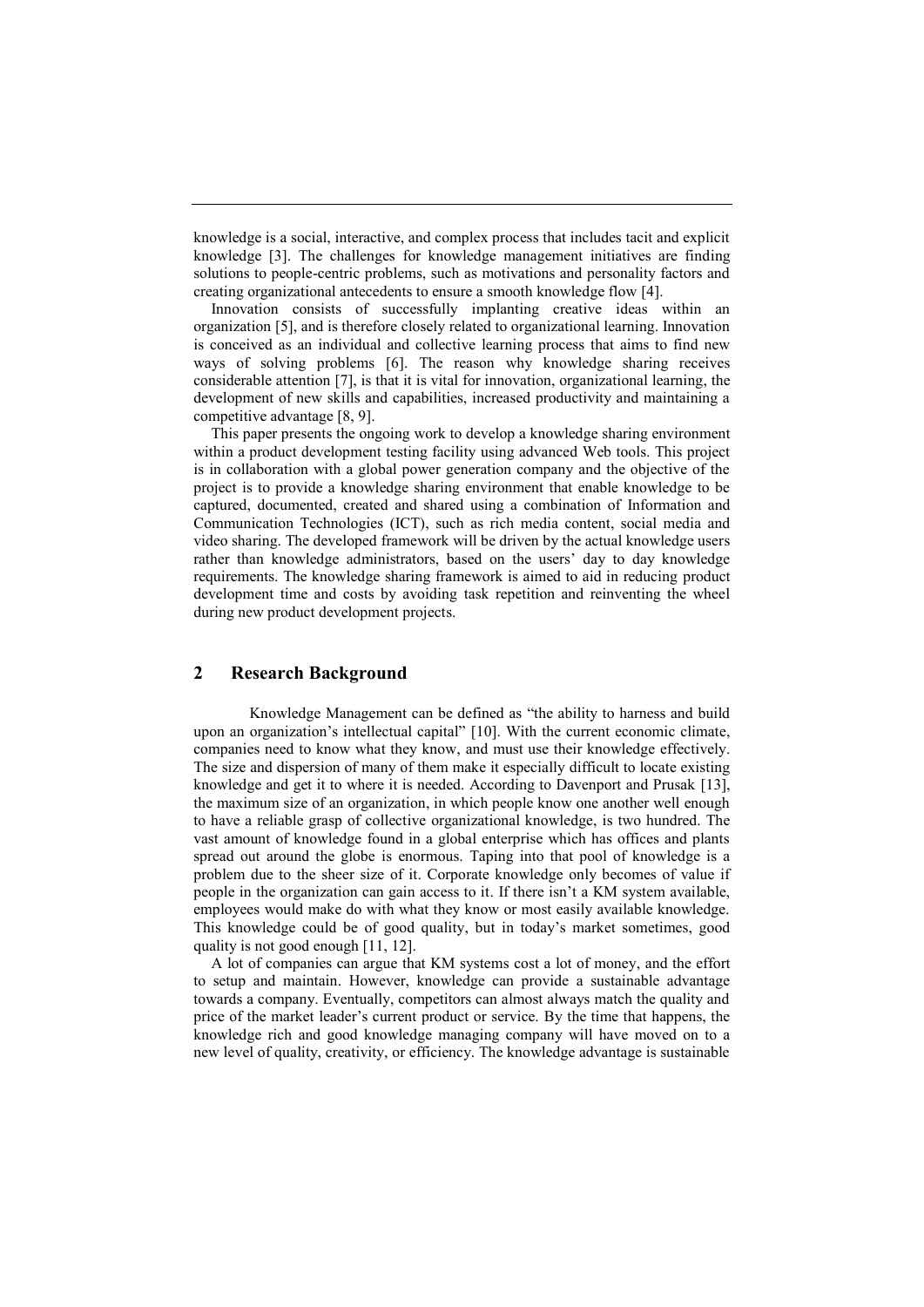because it generates increasing returns and continuing advantages [\[13\]](#page-9-5). Good KM systems pay for themselves by creating new innovative ideas which are transformed into products, services and sales for the company.

The difficulty with tacit knowledge is derived from a person's lifetime of experience, practice, perception, and learning [\[3\]](#page-8-2). This type of knowledge is highly abstract and closely relates to know how [\[14\]](#page-9-6). Therefore, one may acquire tacit knowledge in one context and apply and stimulate this knowledge in another context [\[15,](#page-9-7) [16\]](#page-9-8).

### **2.1 Learning Methods**

Learning is divided into two categories: active and passive learning [17]. Active learning emphasises the intrinsic motivation and self-sponsored curiosity of the learner who fashions content and is actively involved in its formation. Active learning shifts the focus of content structuring from the teacher to the learner. By being actively involved in the shaping of content the learners gain a far better understanding of the information than they would otherwise have. Active learning is normally achieved by methods to reinforce the knowledge you have, this can be achieved by discussing the subject matter with your peers or supervisors, practicing the knowledge you have gained or by teaching it to others within your group or team. These methods allow you to gain a better understanding of the subject matter and from the interaction with others new ideas on the subject can be developed.

The opposite of active learning is passive learning. Passive learning has as its learning focus the instructor over the student. The standard teaching method is the traditional lecture, whereby the students are in effect bench-bound listeners, passively consuming the content presented by the instructor according to the structure that he or she created [\[17\]](#page-9-9). This approach is most effective to increase knowledge and skills that do not involve interaction with others [\[18\]](#page-9-10). However, as the name implies, "passive" knowledge is one transferred to the student if they are willing to learn. Fig. 1 is the learning pyramid which shows the order of the different learning mediums and their effectiveness.



**Fig. 1.** The learning pyramid [\[19\]](#page-9-11)

As anticipated passive techniques, such as lectures and reading are not as effective as discussing a topic or teaching a topic to your peers, because passive learning for it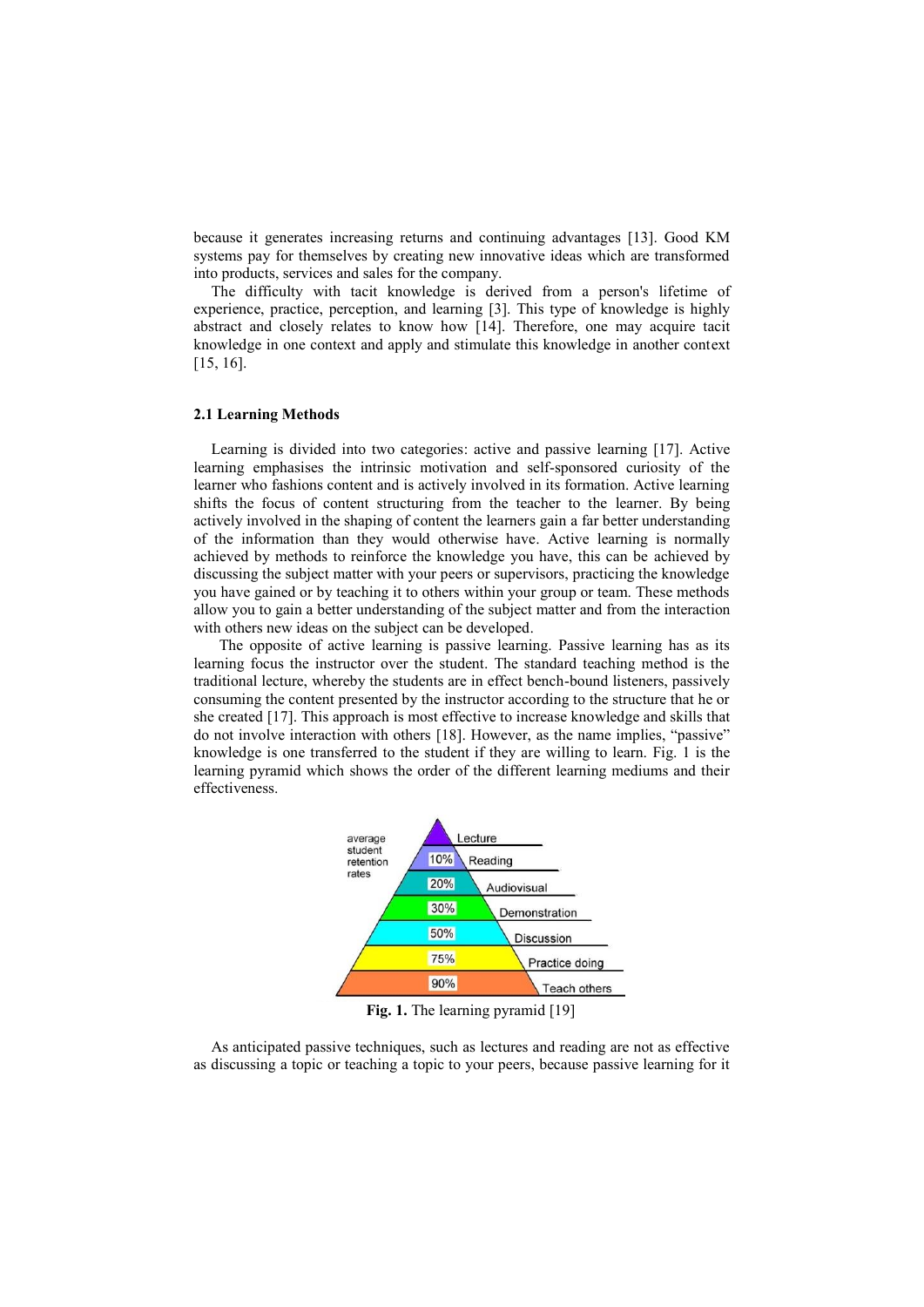to work the student needs to engage with the material, otherwise he/she won't gain anything from the lecture or the book he/she is reading. While active learning, if the student needs to teach a topic to his/her peers he will make an extra effort to understand the subject matter in order for him/her to convey what he/she has learned.

An antidote for learning is to engage learners in active, constructive, intentional, complex, cooperative and reflective learning activities [\[20\]](#page-9-12). These are the main goals of having a constructive learning environment. Constructive learning emphasizes the learning process, and the learner's thinking is encouraged and nurtured. The student's acquisition of knowledge is an outcome of the process focused on thinking, discovery and reflection [\[21\]](#page-9-13). Making it a unique experience to each one of us.

Cooperative learning is a teaching method where students working in small groups to help one another learn academic materials, these methods gives a sense of individual accountability and interpersonal communications, which provides a deeper learning experience [\[21\]](#page-9-13). Research has shown that these small groups produces higher achievement and healthier achievement than competitive or individual experiences [\[22\]](#page-9-14). Electronic learning as a concept is associated with consistently higher levels of student satisfaction but it is generally accepted that online learning works best when blended with more traditional learning techniques, rather than trying to replace them [\[23\]](#page-9-15).

#### **2.2 Advanced Web and Social Media Tools**

Today, Web 2.0 and social media tools are widely used in our daily lives to share and communicate with one another, with tools such as Facebook and Twitter. These have become main stream communication tools for people to communicate and share their daily experiences all over the world like never before. This brought a communication and information sharing revolution in its own right shrinking further our planet and the way we communicate. Macaskill and Owen defined Web 2.0 as a 'web-based platform which allows users to gain access, contribute, describe, harvest, tag, annotate and bookmark Web mediated contents in various formats, such as text, video, audio, pictures and graphs [\[24\]](#page-9-16). Stuart [26] gave a more straight to the point definition of Web 2.0 as web sites which people can share stuff on. Web 2.0 is a vast improvement from Web 1.0 which only convey static information, and only Web programmers ware able to modify and post Web contents. With Web 2.0, anybody with minimal skills can contribute and share information.

According to Moron-Garcia [\[25\]](#page-9-17), the use of Web or Internet based technologies can facilitate the creation of student-cantered learning environments. Student-cantered learning and learning environment designed with reference to constructivist theories of learning will produce in students the critical and cognitive skills that higher education aims to develop [\[25,](#page-9-17) [26\]](#page-10-0). Electronic learning as a concept is associated with consistently higher levels of student satisfaction. However, it is generally accepted that online learning works best when it is blended with more traditional learning techniques, rather than trying to replace them [\[23\]](#page-9-15).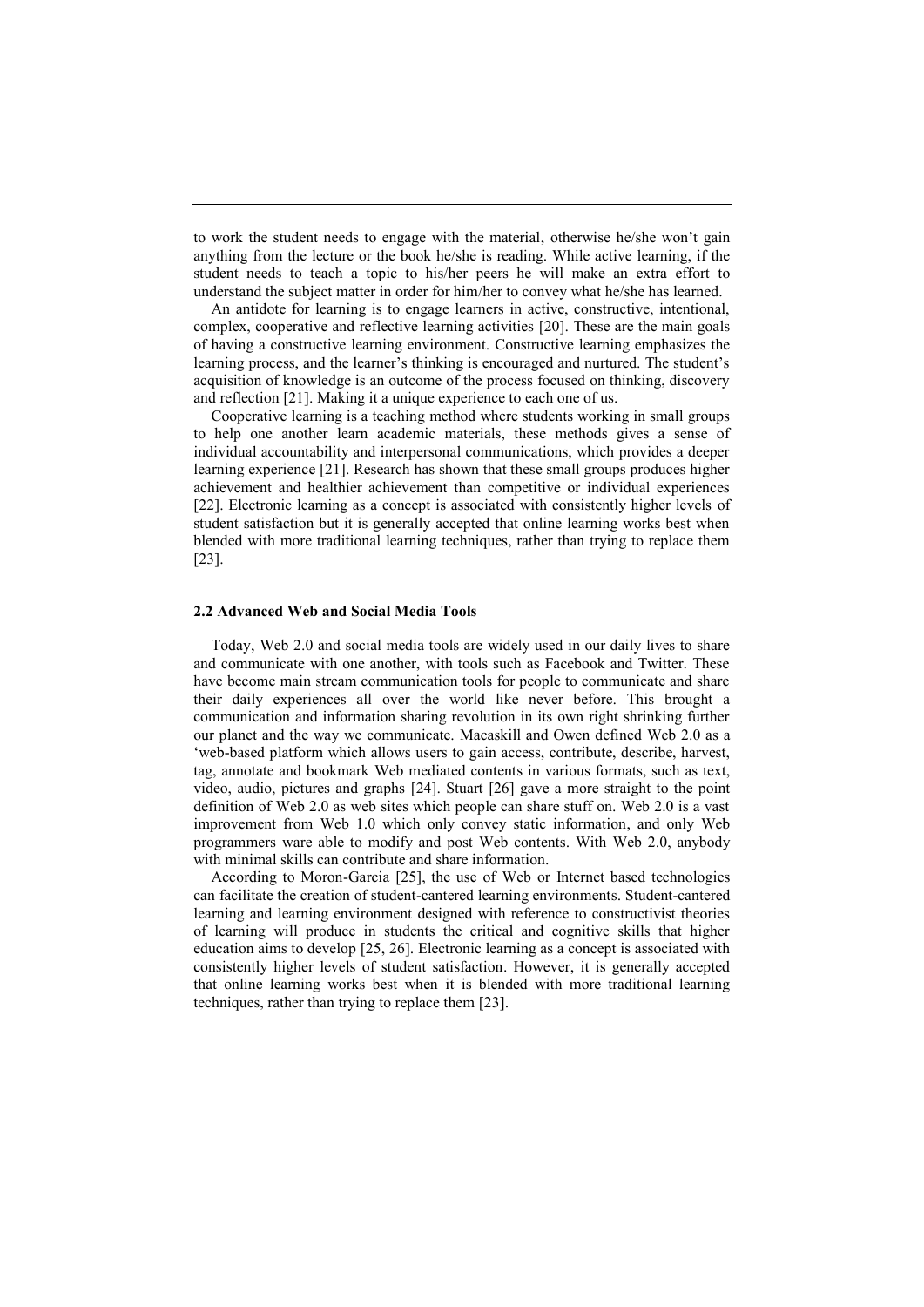#### **2.3 Video Sharing and Storytelling**

It has already been mentioned previously that tacit knowledge is difficult to capture and share, due to the personal understanding of the subject matter [\[27\]](#page-10-1). Only tacit knowledge that can be transformed into explicit knowledge can be successfully shared. As suggested by Hislop [30], tacit knowledge can be captured and shared by 'direct communication among individuals' by means of 1) stories, 2) observing others, and 3) learning by doing within a community.

Reamy [31] suggested that storytelling is arguably the best way to transfer tacit knowledge, in that you are able to convey information and context in a form that easy for people to understand. According to [LeBlanc and Hogg \[28\],](#page-10-2) stories make information meaningful, tacit knowledge more explicit and allow information to be organized into learnable chunks. This methodology was also suggested by Martin-Niemi [33] to utilise storytelling with new generation Web 2.0 technology which provides an individualized and customizable user experience including virtual social interactions, shared collaborative portals and communications tools, but it was not put into action.

One medium to capture and share storytelling as part of the Web 2.0 technologies available is video sharing. Balcikanli [34] concluded that YouTube - a video sharing website can be integrated as an effective online tool for learning due to its ease of use and its connections to an abundance of video clips that not only teach, but also demonstrate the cultural context in which the material can be properly applied.

### **3 Industrial Investigation**

An extensive industrial investigation was carried out with the industrial partner through an extensive observation and hands-on period, and a number of questionnaire studies with engineering staff at different levels of the organization, providing an extensive picture from managements and employee point of view.

The main outcome from the initial investigation was to explore and develop a cost effective knowledge sharing tool that allows for the capture of existing company knowledge and for it to be disseminated throughout the entire engineering team in order to improve employee understanding of in-house engineering practices and avoid reinventing the wheel when knowledge is already available but not properly documented and ready for reuse.

The knowledge framework should provide a theoretical method that allows users with the opportunity to easily capture and document the knowledge that they have acquired during their years of service. The framework should also provide the possibility to store this knowledge so that it can be easily searched, shared and disseminated both locally and globally throughout the organization, using knowledge mediums that can deliver knowledge quickly and provide high learning impact to the knowledge receiver. The framework should also be cost effective by reducing the amount of administrative effort required to manage the framework and minimize the cost for knowledge capture, in order to make the knowledge sharing system more attractive to a business.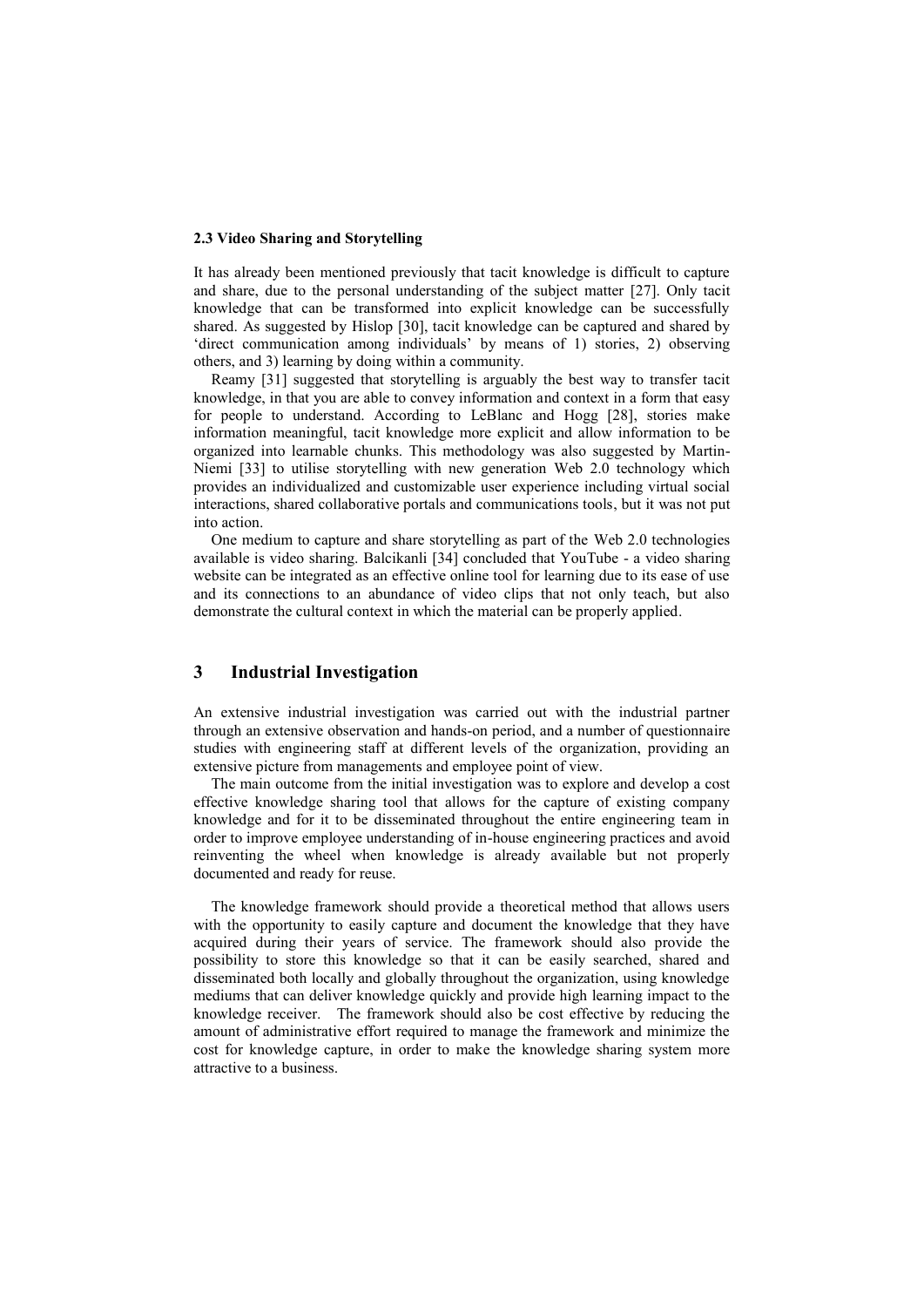### **4 Proposed Knowledge Framework**

The proposed knowledge framework to support the product development team and its main stakeholders (product design), is shown in Fig. 2 below. The diagram represents the proposed knowledge cycle required to capture and share knowledge, but also to create new knowledge, build up the already existing company knowledge.



Fig. 2. The Knowledge Framework to Support the Product Development Team

The framework is made up of four main quadrants that of query, identification, capture and sharing, with each quadrant divided into a further two sections. The start of the cycle begins with the knowledge query quadrant where you have the actual question from the user, from which he will need to search the knowledge database for an answer to his knowledge question. If an answer is not found the user needs to go to the next quadrant that of knowledge identification, contains the identification of the knowledge gap from which he stipulate the knowledge requirement he needs and requests it through the system for a knowledge expert to reply to.

In the third quadrant, knowledge capture involves the evaluation on the knowledge request and the selection of the knowledge expert to contribute towards the new knowledge contribution. The selection criteria of the knowledge expert are classified into three fields: (1) having the perfect match between the knowledge expert and the knowledge requested, (2) a knowledge expert in a similar field to the knowledge requested, and (3) enthusiastic knowledge contributor that is willing to learn new thing in order to contribute towards a knowledge request. Once the knowledge is captured this is stored and on an electronic database. The last and final quadrant of our knowledge framework is that of knowledge sharing which is divided into sharing and knowledge discussions. The knowledge sharing consists of an easily searchable database from which knowledge can be identified and accessed for learning, from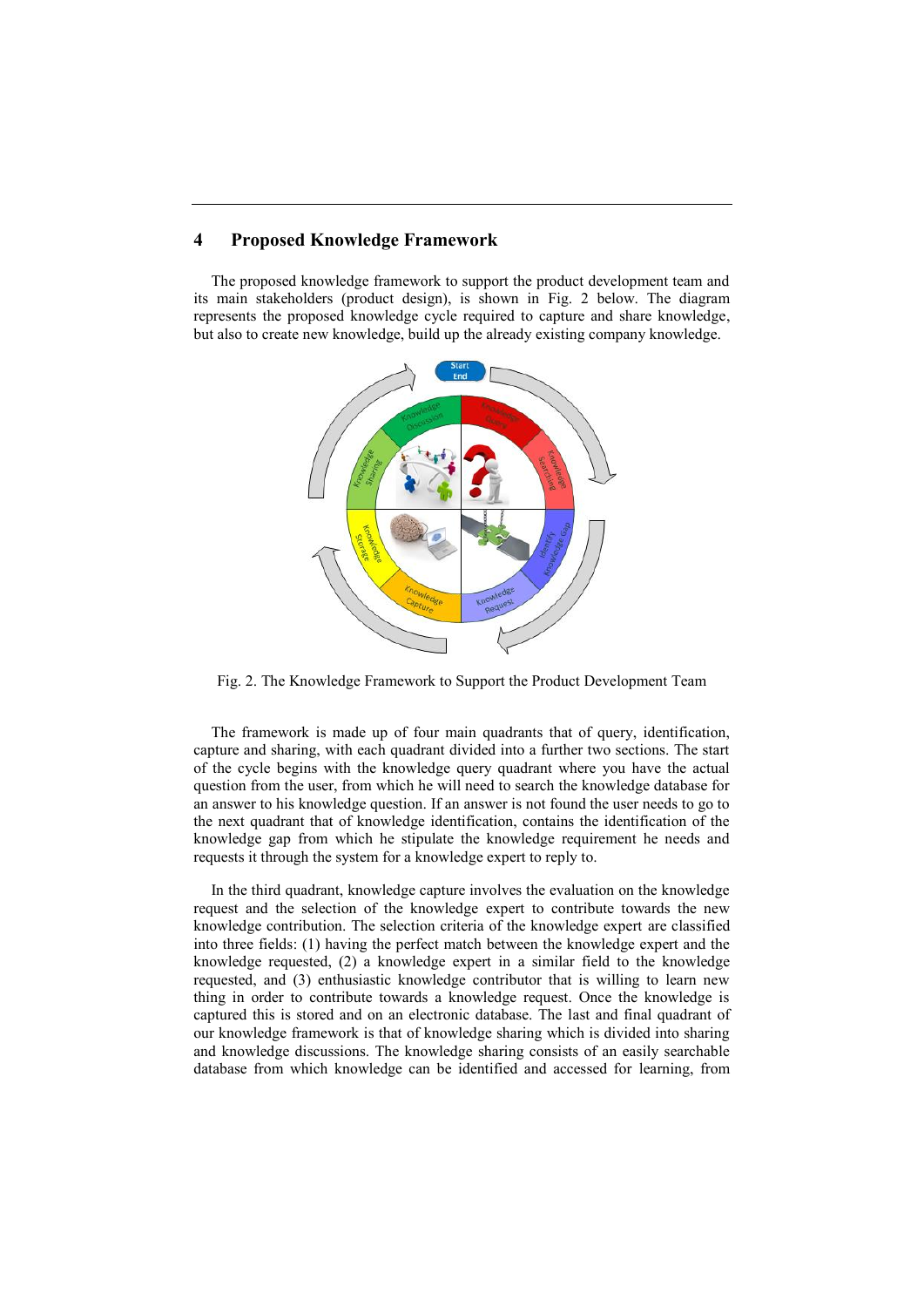which the user has the opportunity to question or even challenge the available knowledge through the discussions functionality which brings back to the start of the cycle. Creating new knowledge by creating new knowledge questions that need to be addressed through another knowledge cycle. Each knowledge cycle is aimed at creating both the database knowledge content and at the same time the autonomy of the system determining the knowledge direction depending on the end users interests and knowledge needs.

#### **4.1 Selected medium for knowledge capturing and sharing**

The medium selected to capture and share knowledge needs to be in a format that is easy to use, able to capture complex content, quick to create, during sharing quick to absorb and also allows for different technical levels of competence to understand and use with minimal training. The medium selected was that of social media and video sharing techniques. The main motivation in using these tools was due to its mass popularity, which in the last decade social media and video sharing have exploded exponentially into our everyday lives and can be found on our computers, tablets, and smart phones. Making it an ideal tool to be adopted, while also providing a guarantee of user acceptance due to its familiarity with the end users. The social media techniques are also being used to generate knowledge discussion from the content create which is hope will also identify new knowledge gaps and also create new knowledge and content. Some of the main benefits that this framework is hope to bring with it are;

- People contributing to the Knowledge base system will learn more about the subject, by reinforcing their own knowledge.
- Knowledge will be documented, therefore available for others to learn from and can also be used for training existing or new staff.
- The social discussions / comments will generate further clarifications and also generate further knowledge to both the sender and receiver.
- Generation of new ideas.
- Social discussions will promote teamwork, with the added advantage of improving social interactions between different departments.

The idea to use rich media and video sharing content as a mean for knowledge transfer has already been used by universities to some degree as a method to supplement the student learning processes [\[29\]](#page-10-3). However, it seems that universities generally rely either on professional media people to develop the knowledge content or rely on readily available content found on the internet. There is a gap in the literature on knowledge content created by the actual knowledge expert. In today's high tech and socially connected world people have been extensively exposed to digital cameras through their smart phones and creating media content through the use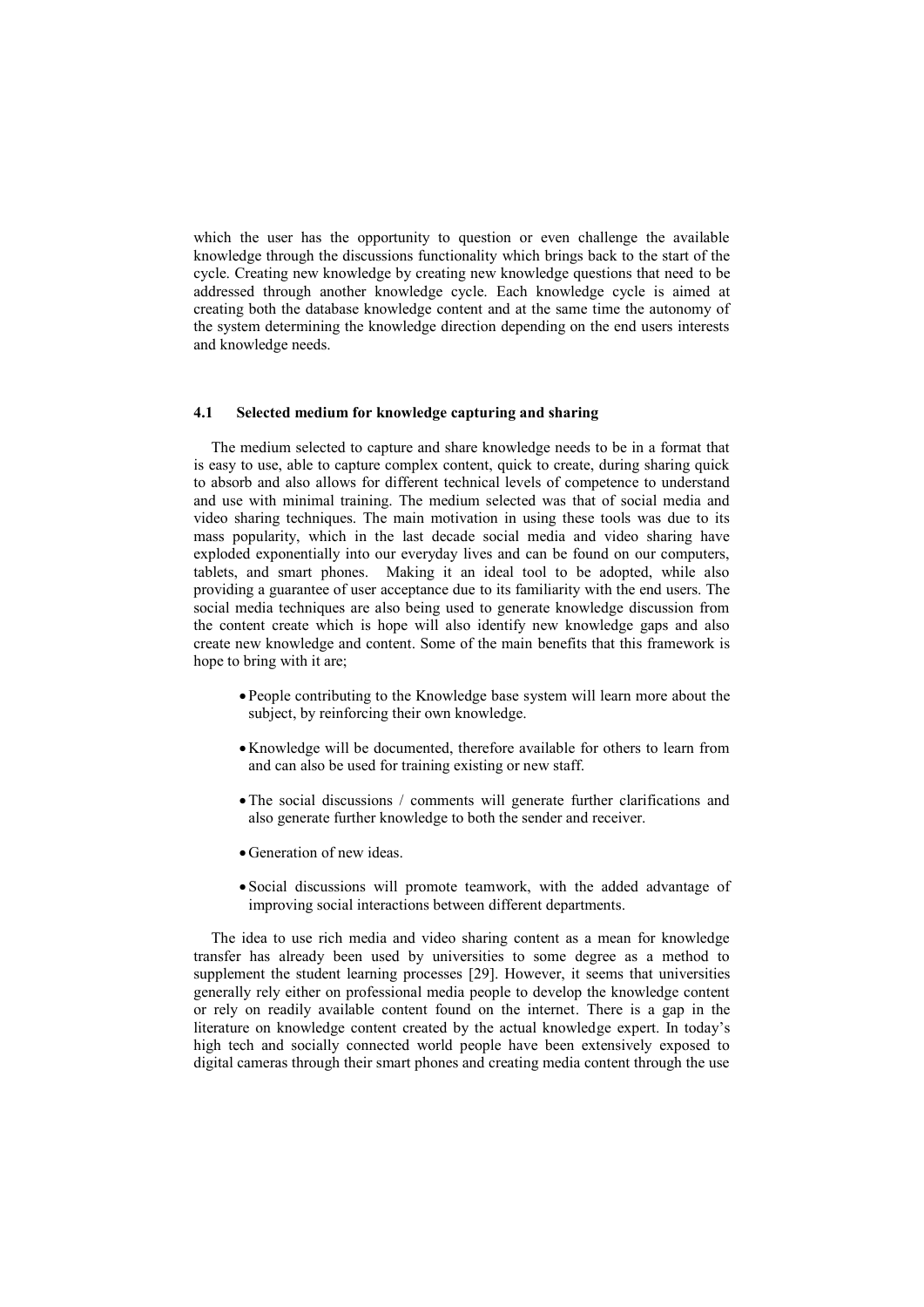of social media, therefore the proposed framework will investigate if this social phenomena can be exploited by as readily available skill base to capture knowledge using rich media content and determine the effort, effectiveness and quality of the captured knowledge.

### **5 Conclusions**

In today's market, time is a luxury that top companies are scares of each activity taking times out of the project development cycle [\[30\]](#page-10-4). Companies often face the problem that knowledge sharing activities are usually not part of the official job description, and therefore no time resources are allocated for this kind of activity. Furthermore, project teams suffer from time pressure to reach the project goal in time and consequently do not have free time resources [\[31\]](#page-10-5). This is for both capturing knowledge and looking through the ready available knowledge. The principle aim of the developed framework is to utilize social media tools, which have become commonly used in our everyday life, to simplify both the capture and sharing of enterprise knowledge. The framework is now being developed into a tool which will be validated by means of a case study in conjunction with the industrial partner, and will answer the research question: "can social media tools be used effectively at a relatively cheap cost for a company to capture and share tacit knowledge inside there employees minds.

### **References**

- <span id="page-8-0"></span>1. Grant, R.M., *Prospering in dynamically-competitive environments: Organizational capability as knowledge integration.* Organization science, 1996. **7**(4): p. 375-387.
- <span id="page-8-1"></span>2. Cummings, J.N., *Work groups, structural diversity, and knowledge sharing in a global organization.* Management science, 2004. **50**(3): p. 352-364.
- <span id="page-8-2"></span>3. Polanyi, M. and A. Sen, *The Tacit Dimension*. 2009: University of Chicago Press.
- <span id="page-8-3"></span>4. Von Krogh, G. and J. Roos, *Managing knowledge: perspectives on cooperation and competition*. 1996: Sage.
- <span id="page-8-4"></span>5. Myers, S. and D.G. Marquis, *Successful industrial innovations: A study of factors underlying innovation in selected firms*. 1969: National Science Foundation Washington, DC.
- <span id="page-8-5"></span>6. Alegre, J. and R. Chiva, *Assessing the impact of organizational learning capability on product innovation performance: An empirical test.* Technovation, 2008. **28**(6): p. 315-326.
- <span id="page-8-6"></span>7. Eisenhardt, K.M. and F.M. Santos, *Knowledge-based view: A new theory of strategy.* Handbook of strategy and management, 2002. **1**: p. 139-164.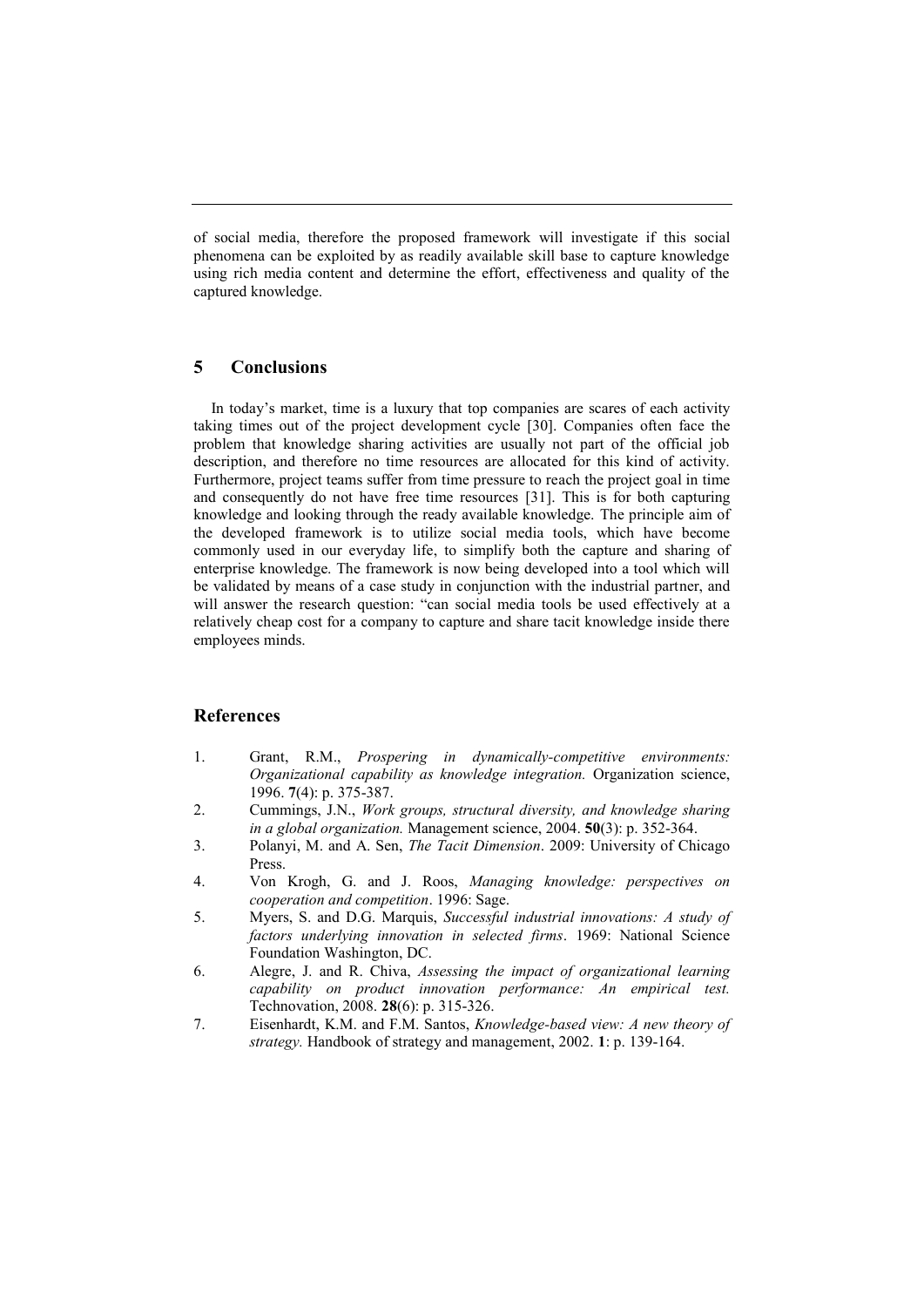- <span id="page-9-0"></span>8. Mooradian, T., B. Renzl, and K. Matzler, *Who trusts? Personality, trust and knowledge sharing.* Management learning, 2006. **37**(4): p. 523-540.
- <span id="page-9-1"></span>9. Von Krogh, G., *Care in Knowledge creation.* California management review, 1998. **40**(3): p. 133-153.
- <span id="page-9-2"></span>10. Drucker, P., *The New Realities*. 2011: Transaction Publishers.
- <span id="page-9-3"></span>11. Shani, A.B., J.A. Sena, and T. Olin, *Knowledge management and new product development: a study of two companies.* European Journal of Innovation Management, 2003. **6**(3): p. 137-149.
- <span id="page-9-4"></span>12. Ramesh, B. and A. Tiwana, *Supporting Collaborative Process Knowledge Management in New Product Development Teams.* Decision Support Systems, 1999. **27**(1–2): p. 213-235.
- <span id="page-9-5"></span>13. Davenport, T.H. and L. Prusak, *Working Knowledge: How Organizations Manage what They Know*. 2000: Harvard Business School Press.
- <span id="page-9-6"></span>14. Grant, R.M., *Toward a Knowledge-based Theory of the Firm.* Strategic Management Journal, 1996. **17**: p. 109-122.
- <span id="page-9-7"></span>15. Burrows, B., *Common Knowledge: How Companies Thrive On Sharing What They Know: Nancy M. Dixon, Harvard University Press (2000), 188 pp. npq.* Long Range Planning, 2001. **34**(2): p. 270-273.
- <span id="page-9-8"></span>16. Nonaka, I.T., R., *The Knowledge-creating theory revisited: Knowledge creation as asynthesizing process.* Knowledge Management Research and Practice, 2003. **1**(1): p. 2-10.
- <span id="page-9-9"></span>17. Koners, U. and K. Goffin, *Managers' perceptions of learning in new product development.* International Journal of Operations and Production Management, 2007. **27**(1): p. 49-68.
- <span id="page-9-10"></span>18. Mailick, S. and S.A. Stumpf, *Learning Theory in the Practice of Management Development: Evolution and Applications*. 1998: Quorum.
- <span id="page-9-11"></span>19. National Training Laboratories (NTL) for Applied Behavioral Science, *The Learning Pyramid*. 1960, National Training Laboratories,(Bethel) Maine p. The percentages represent the average "retention rate" of information following teaching or activities by the method indicated. .
- <span id="page-9-12"></span>20. Jonassen, D.H. *Constructivist learning environments on the web: engaging students in meaningful learning*. in *The Educational Technology Conference and Exhibition*. 1999. Singapore: Citeseer.
- <span id="page-9-13"></span>21. Raines, D.A., *An innovation to facilitate student engagement and learning: Crossword puzzles in the classroom.* Teaching and Learning in Nursing, 2010. **5**(2): p. 85-90.
- <span id="page-9-14"></span>22. Johnson, D.W. and R.T. Johnson, *What Makes Cooperative Learning Work.* 1999.
- <span id="page-9-15"></span>23. Chumley-Jones, H.S., A. Dobbie, and C.L. Alford, Web - based learning: *Sound educational method or hype? A review of the evaluation literature.* Academic Medicine, 2002. **77**(10): p. S86-S93.
- <span id="page-9-16"></span>24. Macaskill, W. and D. Owen. *Web 2.0 to go*. in *Proceedings of LIANZA Conference*. 2006.
- <span id="page-9-17"></span>25. Moron-Garcia, S., *Using virtual learning environments: lecturers' conceptions of teaching and the move to student-centred learning*, in *International Conference on Computers in Education*. 2002, IEEE. p. 1494 - 1495.